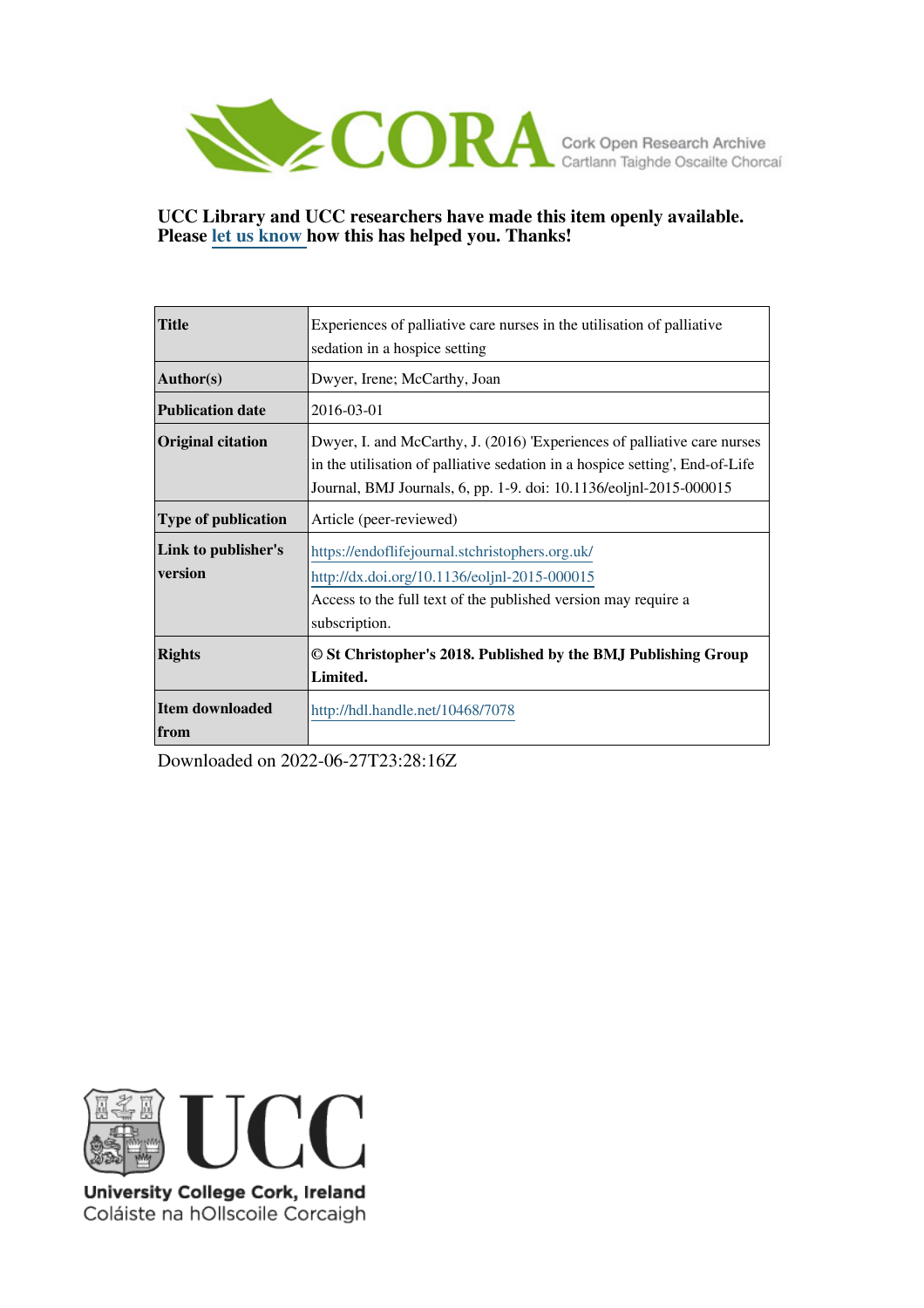# Experiences of palliative care nurses in the utilisation of palliative sedation in a hospice setting

Irene Dwyer, $1$  Joan McCarthy<sup>2</sup>

## ABSTRACT

**Background** Palliative sedation, or bringing about a state of decreased or absent awareness (unconsciousness), is one of the therapies used in end-of-life healthcare settings in order to manage refractory symptoms such as pain, dyspnoea and distress. It is intended to relieve the burden of intolerable suffering of patients who are in the process of dying. Nurses are centrally involved in the utilisation of palliative sedation in end-of-life care; however, there is minimal research available in relation to their experiences in this regard. The dearth of research prompted this study.

Aim To explore the experiences of palliative care nurses in the utilisation of palliative sedation in end-of-life care.

Methodology A descriptive phenomenological methodology was adopted involving unstructured interviews. A purposive sample was used of 10 palliative care nurses with at least 1 year's experience of working in a hospice setting in Ireland. The data were analysed using Colaizzi's seven-stage phenomenological method.

**Findings** Data analysis led to the identification of four core themes: (1) information sharing, (2) timing of palliative sedation, (3) level of sedation and (4) palliative sedation as a last resort. The results indicate that the participants were generally satisfied with the processes that underpinned decisions to introduce palliative sedation. They saw it as a highly complex intervention, in part because it involved individuals with very complex conditions and symptoms.

Conclusions Palliative care patients, families and the general public in Ireland need to have greater understanding of the role of palliative sedation in the treatment of refractory symptoms at the end of life.

## INTRODUCTION

Palliative sedation is a decreased or total loss of consciousness caused by the administration and titration of sedative medications (eg, midazolam, levomepromazine, haloperidol phenobarbital and hyoscine hydrobromide) for a patient with a life-limiting condition who is imminently dying and is experiencing physical refractory symptoms ([Broeckaert](#page-8-0) [and Olarte, 2002;](#page-8-0) [Davis and Ford, 2005](#page-8-0); [Kohara](#page-9-0) et al, 2005; [Morita](#page-9-0) et al, 2005; [Dickman, 2006;](#page-8-0) [Cellarius, 2008;](#page-8-0) [Kirk](#page-8-0) [and Mahon, 2010](#page-8-0)). Several international palliative care associations, including the Irish Association for Palliative Care ([IAPC, 2011\)](#page-8-0), all justify the use of palliative sedation for the treatment of refractory physiological symptoms as well as, in some cases, for existential, spiritual, emotional or psychological distress ([National Ethics Committee and Veterans](#page-9-0) [Health Administration, 2007;](#page-9-0) [Cherny](#page-8-0) [and Radbruch, 2009](#page-8-0); [Kirk and Mahon,](#page-8-0) [2010\)](#page-8-0). A refractory symptom within the context of palliative sedation is any symptom which cannot be adequately controlled in spite of every tolerable effort to provide relief within an acceptable time frame without consciousness being compromised [\(Broeckaert and](#page-8-0) [Olarte, 2002\)](#page-8-0).

Palliative sedation has historically been viewed as ethically controversial for a number of reasons. It is beyond the scope of this article to address the ethical concerns that palliative sedation gives rise to in great detail. However, it will provide the broad consensus among ethicists, clinicians and empirical researchers in relation to these concerns ([Carr and Mohr, 2008](#page-8-0); [Cherny and Radbruch, 2009](#page-8-0); [McCarthy](#page-9-0) et al[, 2011;](#page-9-0) [Berlinger](#page-8-0) et al, 2013).

First, there is a concern that palliative sedation may inadvertently lead to a hastened death. Controversies about the perceived relationship between palliative sedation and an early demise arise

<sup>1</sup> Department of Nursing, Marymount University Hospital and Hospice, Curraheen, Co Cork, Ireland <sup>2</sup>School of Nursing and Midwifery, Brookfield Health Sciences Complex, University College Cork, Cork, Ireland

Correspondence to Irene Dwyer, dwyerirene@eircom.net

Received 19 September 2015 Revised 22 January 2016 Accepted 26 January 2016

To cite: Dwyer I, McCarthy J. End Life J 2016;6:e000015. doi:10.1136/eoljnl-2015- 000015



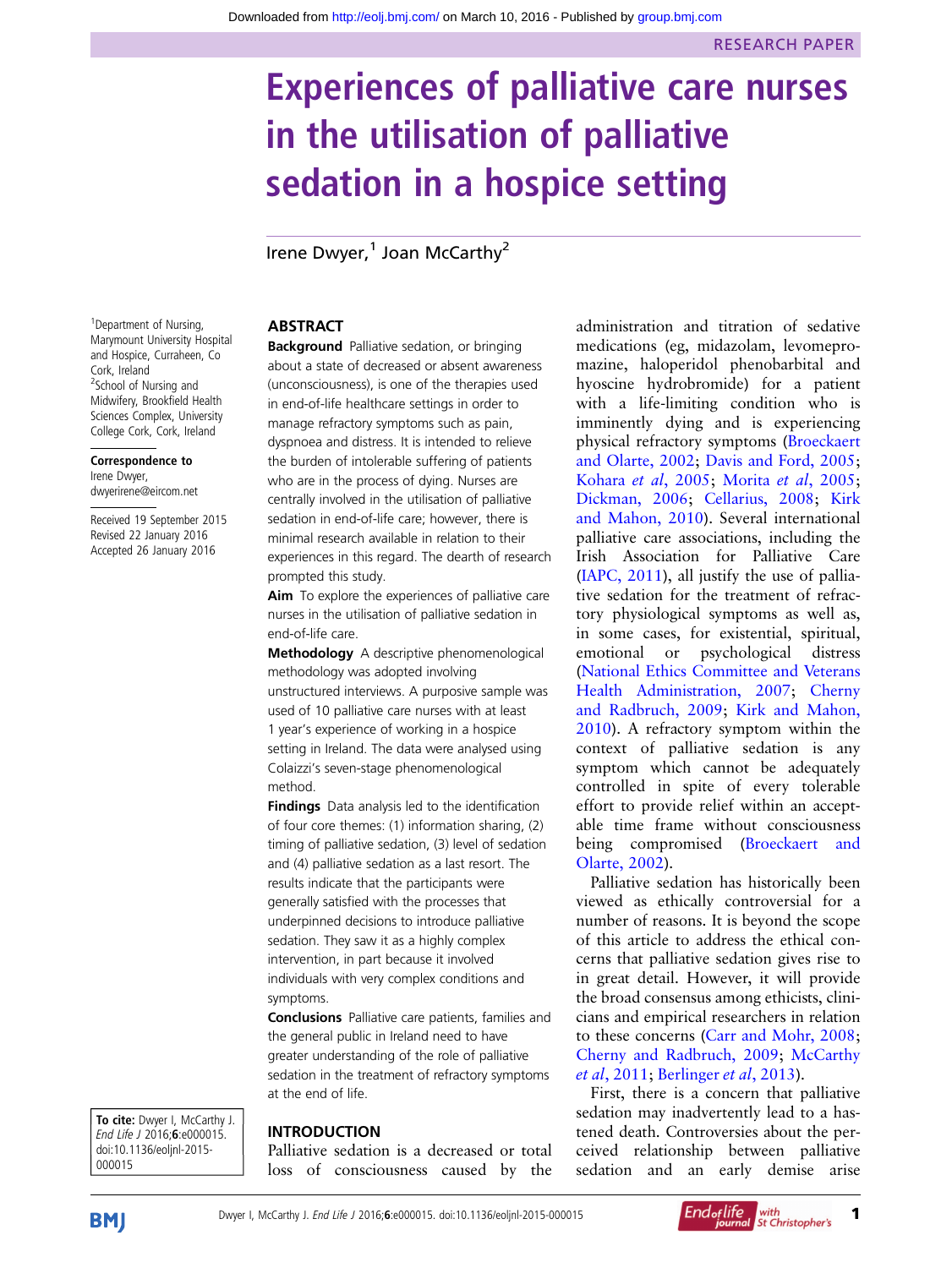because it is usually administered in the final days and hours of a person's life. The extant literature suggests, however, that while it accompanies the dying process, palliative sedation does not play a part in hastening that process: when correctly administered, titrated and monitored, it does not, or is highly unlikely to, hasten death ([Carr and Mohr, 2008;](#page-8-0) [Cherny and](#page-8-0) [Radbruch, 2009](#page-8-0); [McCarthy](#page-9-0) et al, 2011; [Berlinger](#page-8-0) et al[, 2013](#page-8-0)). Even if it were granted that, on a rare occasion, the medication to relieve intractable symptoms has the foreseeable risk of hastening death, ethicists generally agree that taking such a risk is justified if the dying patient consents to it, the purpose of the sedation is to relieve suffering and the dosage is adequate and proportionate to ensure that relief ([McCarthy](#page-9-0) *et al*, 2011; [Berlinger](#page-8-0) *et al*, 2013).

Second, the unconscious patient is unable to maintain an oral intake of nutrition and hydration and this prompts a further decision about the provision of artificial nutrition and hydration (ANH), which itself raises ethical challenges. However, ethicists distinguish between the decision to administer palliative sedation and the decision to withhold or withdraw ANH and other life-prolonging therapies. In many cases, the patient will have ceased ANH before sedation is applied (Kahn et al,  $2003$ ). Where lifeprolonging measures such as ANH are withheld during palliative sedation, it is viewed as acceptable to do so as long as certain criteria are met: that the patient has refused them, that they are futile, that they intensify the patient's suffering and that they are too stressful and burdensome for the patient's system to bear ([Quill and Byock, 2000](#page-9-0); [Woods, 2007\)](#page-9-0).

Third, there is a worry that palliative sedation is a form of physician-assisted suicide (PAS) or 'slow euthanasia' [\(Billings and Block, 1996\)](#page-8-0). However, the standard distinction between palliative sedation and euthanasia is clearly articulated and defended by [ten](#page-9-0) [Have and Welie \(2014\)](#page-9-0). They point to key differences related to the intention of the intervention, the intervention itself and its outcome. With palliative sedation, the intent is to relieve unmanageable symptoms. That intent is evidenced when the doctor selects drugs and titrates dosages to the intended effect of controlling symptoms. Were the drugs to have a lifeshortening effect on the patient, and the authors argue that this does not happen, that would be considered an adverse outcome. In the case of euthanasia, however, the doctor intends the death of the patient. He/she selects drugs and dosages that are lethal by all objective measures; they are administered in order that the patient loses consciousness, stops breathing and his/her heart stops beating. Only if this outcome is achieved will the intervention be considered successful. If the patient continues to breathe, the intervention would be considered unsuccessful ([ten Have](#page-9-0) [and Welie, 2014](#page-9-0)).

Palliative care nurses spend most of their working hours with patients facing death. They support many patients who are in the process of dying and consequently are in a unique position to offer insight into the practice of palliative sedation. They are closely involved in the process of palliative sedation because of their role in administering and monitoring medications and their often continuous proximity to the patient. However, in spite of nurses' involvement in carrying out palliative sedation, there is a paucity of research specifically on nurses' experiences, knowledge and attitudes in relation to this therapeutic intervention [\(Bruce and Boston, 2011](#page-8-0)). This is particularly the case in relation to Irish nurses' experiences of palliative sedation ([McIlfatrick and Murphy, 2013](#page-9-0)).

Studies have indicated that nurses consider it important that patients have given their informed consent to palliative sedation (Beel et al[, 2006;](#page-8-0) [Venke](#page-9-0) [Gran and Miller, 2008](#page-9-0); [Inghelbrecht](#page-8-0) et al, 2011; Gielen et al[, 2012;](#page-8-0) Patel et al[, 2012\)](#page-9-0). In Beel [et al](#page-8-0), [\(2006\)](#page-8-0) Canadian qualitative study and [Venke Gran](#page-9-0) [and Miller](#page-9-0)'s (2008) Norwegian mixed-method study, nurse participants revealed that it was helpful and a relief that the patients themselves had verbally communicated to the nurses that they were at a stage in their illness where their situation had become unbearable. That said, the studies reviewed also indicated that the extent to which consent was secured was not always clear. For example, [Morita](#page-9-0) et al,' (2004) quantitative Japanese study (a nationwide cross-sectional questionnaire survey involving 2607 nurses working at hospitals and palliative care units where end-of-life cancer care is provided) found that 29% of the nurse participants were unclear about patients' wishes, 17% were unclear about families' wishes and 8.1% found that the wishes of patients and families conflicted. Even though consent for palliative sedation has been shown to be an important ethical concern for nurses, it is not evident from the available studies whether the consent was obtained in the early phase of a patient's illness or at the time when their symptoms were refractory.

The timing and the appropriateness of palliative sedation has been shown to be important to nurses when starting palliative sedation. For example, it has been found that some nurses believe that palliative sedation is introduced either too soon or too late ([Brinkkemper](#page-8-0) et al, 2011). They are also concerned that the practice should not be done on a whim, that death must be imminent and that it be used as a last resort after every treatment option has been exhausted (Gielen et al[, 2012](#page-8-0)).

Given that nurses usually administer palliative medication, it is not surprising that their role in the decision-making process has also been found to be important to them. In [Brinkkemper](#page-8-0) et al,'  $(2011)$ study, nurses (n=201) claimed to be in agreement with doctors in decisions to carry out palliative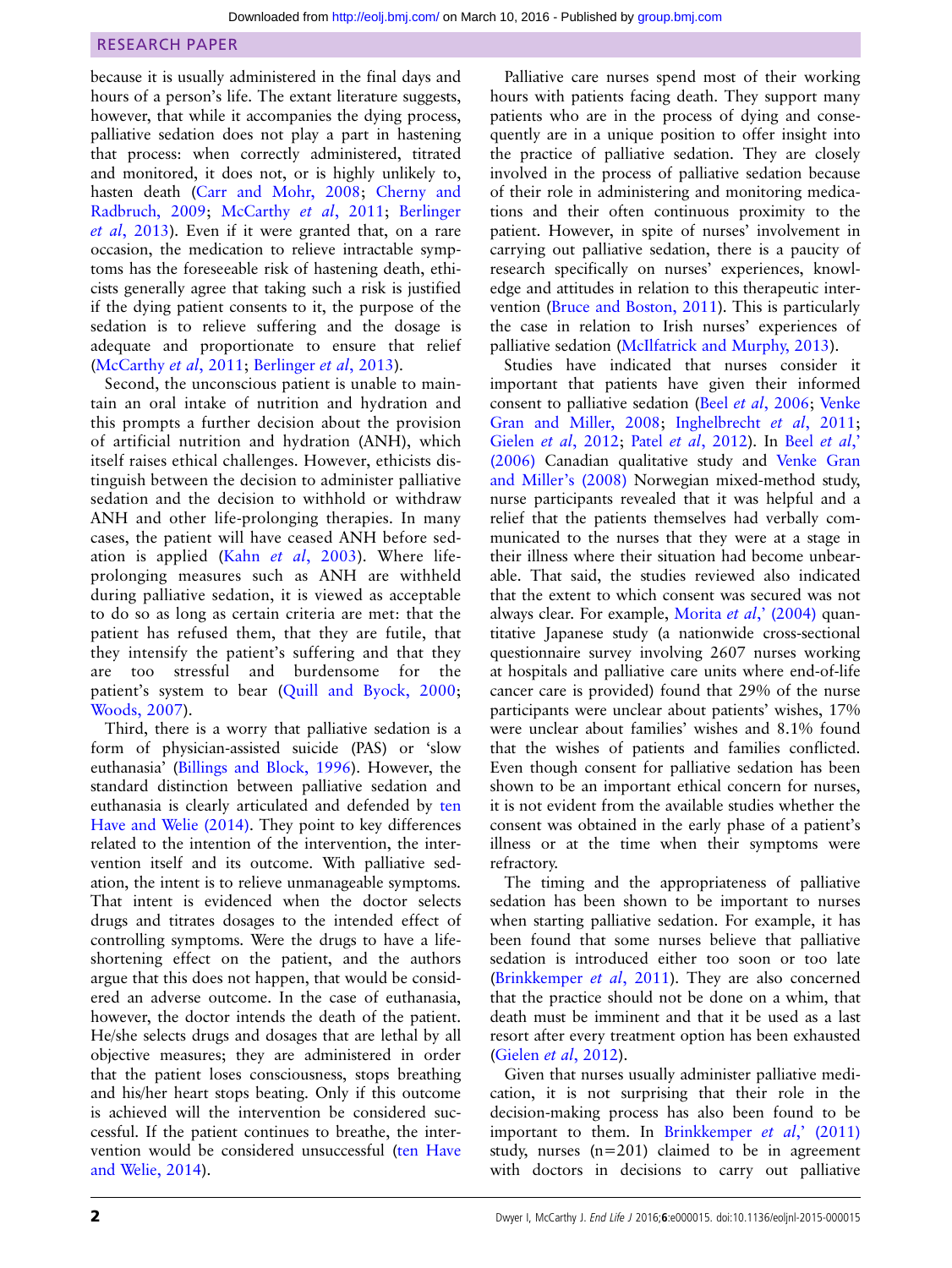sedation in the vast majority of cases. Nevertheless, a fifth of the participants reported that they had refused to carry out palliative sedation in the preceding year. Unclear or wrong indications for palliative sedation by the general practitioner were mentioned in seven of these cases as a reason for refusal. In [Arevalo](#page-8-0) et al, [\(2013\)](#page-8-0) Dutch quantitative study, nurses felt involved in the decision to use sedation in 84% of cases; however, their involvement was somewhat less in home care situations (69%).

Finally, while studies in this area are few, it would seem that nurses' views on whether or not palliative sedation therapy contributes to shortening life or hastening death can depend on the palliative care practices of the country in which they work. [Zinn and](#page-9-0) [Moriarty](#page-9-0)'s (2012) qualitative study with five participants working in a Scottish hospice found that these nurses were satisfied that the level of medication was proportionate to the need to manage refractory symptoms. The research participants had no discomfort about administering increasing doses of medication when necessary to reduce suffering and reiterated that medication was carefully titrated until effective. They believed that palliative sedation, even if required in large doses, could relieve suffering without 'killing' the patient, and recognised that the patient was dying of their underlying disease. The findings of [Rietjens](#page-9-0) et al,' [\(2007\)](#page-9-0) study in the USA also confirm those of [Zinn and Moriarty \(2012\)](#page-9-0) in that seven nurse participants stated their belief that palliative sedation did not hasten the dying process. In contrast, [Inghelbrecht](#page-8-0) et al,' [\(2011\)](#page-8-0) extensive study found that 77%  $(n=4428)$  of the nurses thought that palliative sedation was partly or clearly intended to hasten death and only 4% believed that it actually had no lifeshortening effect. This study was undertaken in Belgium where euthanasia is legal, which may have influenced the participants' views that palliative sedation hastens death.

In Ireland, as elsewhere, palliative sedation is often misunderstood by the general public and health professionals working in a non-hospice setting [\(Sinclair](#page-9-0) [and Stephenson, 2006](#page-9-0); [van der Kallen](#page-9-0) et al, 2013). In a national survey of 667 members of the general public in Ireland, undertaken by [McCarthy](#page-9-0) et al [\(2010\)](#page-9-0), 68% of the participants had never heard of or known anything about it. As such, palliative care nurses working in Ireland have to administer palliative sedation against a background of a very low level of knowledge among patients and their families. This underlined the need to identify and describe the concerns and experiences of nurses working in palliative care in the island of Ireland.

#### AIM

The aim of this study was to explore the experiences of palliative care nurses in the utilisation of palliative sedation in end-of-life care.

## **METHODOLOGY**

#### Study setting

The study was carried out in a designated specialist palliative care centre for a southern Irish city and county. At the time of the study, the centre comprised 24 inpatient beds and a day unit. It also provided a community-based programme and a dedicated specialist palliative care service to acute hospitals across the region.

#### Design

A phenomenological perspective is appropriate for exploration of little known or poorly understood phenomena [\(Mapp, 2008\)](#page-9-0). A phenomenological qualitative methodology was therefore deployed in this study in order that palliative care nurses' experiences with the utilisation of palliative sedation could be captured and described from their perspective.

#### Sample

The study used a purposive sample of 10 inpatient palliative care nurses with over a year's experience of working in a hospice setting. Purposive sampling is a non-probability sampling method in which the researcher chooses participants who are likely to provide the most relevant information ([Polit and](#page-9-0) [Beck, 2010](#page-9-0)). The requirement of having over a year's experience was utilised in order to ensure that the nurses included had sufficient experience of palliative care and working in a palliative care setting. The sample comprised eight staff nurses and two clinical nurse managers.

## Recruitment

A letter of invitation was given to all palliative care nurses with over a year's experience of working in the inpatient hospice setting. Potential participants were also provided with an information sheet explaining the aim of the research and what would be required of them if they participated. They also had the opportunity to ask questions if they needed further clarification about the study. It was stated by the researcher (ID) that participation was voluntary and participants could withdraw from the study at any stage of their involvement.

Participant anonymity and confidentiality was maintained throughout the research study. Research participants were not identifiable to anyone other than the researcher (ID) and this was achieved by assigning a number to each participant. Taped and transcribed interviews were stored securely on one computer accessible only to the researcher. Permission for the study was granted by the University College Cork Clinical Research Ethics Committee.

#### Data collection

Ten participants were interviewed at the hospice for 30–40 min by ID. The interviews were conducted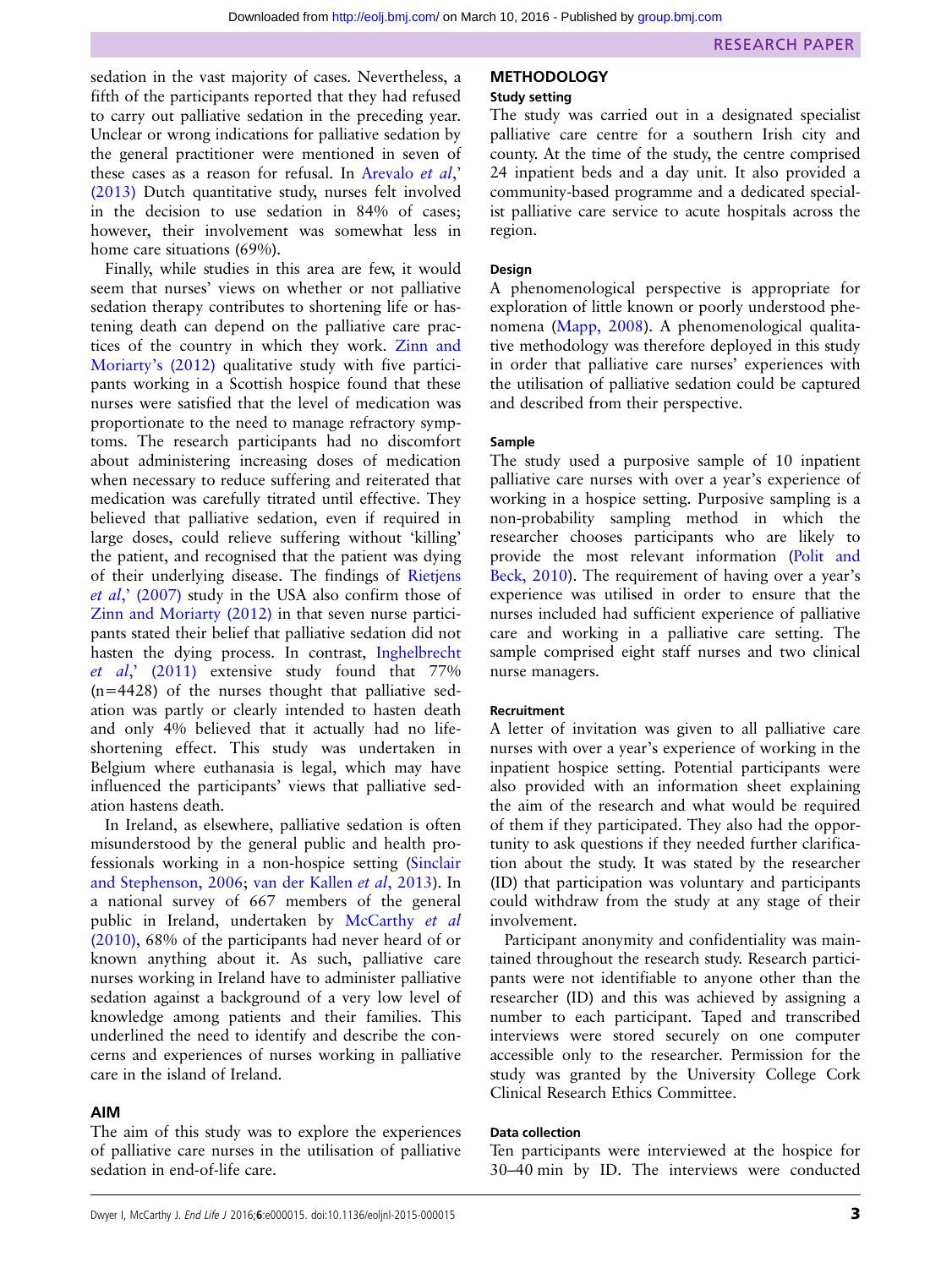over a 6-week period. They were largely unstructured following an initial question that asked participants to talk about their experiences in relation to palliative sedation. An interview guide and set of prompts were also used to support the initial question ([Seidman,](#page-9-0) [1991;](#page-9-0) [Holloway and Wheeler, 2002\)](#page-8-0). These questions and prompts raised topics that were identified in the literature as important and were used to encourage some participants to move forward in their recounting of their experiences.

Inviting research participants to discuss end-of-life issues such as palliative sedation may cause participants to recall unpleasant or distressing memories. To prevent potential harm to them, an information sheet had been given to participants, explaining the study. It was also anticipated that if the participants became upset during the interview, the interview could be stopped and they would be offered immediate support and access to a counseling service. However, none of the participants were unduly distressed in the course of the interviews.

#### Data analysis

The 10 interviews were transcribed and analysed using the seven-step framework of [Colaizzi \(1978\)](#page-8-0): (1) the transcripts were initially read (ID); (2) significant statements from the transcripts that were applicable to the research phenomenon were extracted (ID); (3) meanings were attributed to significant statements; (4) the formulated meanings were organised into clusters of themes (ID). In an attempt to stay faithful to the research participants' reports of their experiences, both researchers (ID and JMcC) read and re-read the transcripts independently and discussed and agreed on the final themes; (5) the results were combined into an exhaustive description of the researched phenomenon; (6) an exhaustive description of the phenomenon was formulated; (7) the interview transcripts along with the themes identified were returned to the participants and validated.

## FINDINGS

Four core themes emerged from the data analysis: (1) information sharing; (2) the timing of palliative sedation; (3) the level of sedation and (4) palliative sedation as a last resort.

## Theme 1: information sharing

This theme describes the sometimes ambiguous role that the study participants assumed in relation to communicating with patients and families. A central concern of the participants was their felt obligation to share relevant information with patients and families. They indicated that patient autonomy was best protected through ensuring that patients and families were informed about the effects of palliative sedation. Several participants referred to situations where they and the team took care and spent time and effort to

inform and support patient involvement in decisions about their treatment. One participant, for example, reported on a case that involved a patient who had herself been a nurse:

The patient had specifically said that she didn't want to be sleepy and I suppose again we kind of sat down with her and said how her pain wasn't under control that you know this was what she needed after a long, long, frank discussion for about two hours with her on her own, with her friends, with her and with her husband as communicators for her she did ultimately agree that she would take sedation. (Participant 6)

Many of the participants acknowledged that the dying process itself made honest communication difficult and they suggested that it was important to be sensitive and careful in terms of what is said to both patients and relatives, in the best interest of the patient. However, many participants also indicated that they were unhappy with the communication process and information sharing that they experienced with some patients and families. Several participants acknowledged that it was not always possible or appropriate to give the full facts about palliative sedation to patients who were not fully autonomous or starting to die.

However, some participants struggled with administering palliative sedation in circumstances where they felt that patients would want, but did not have, an exact understanding of its side effects, in particular that they would no longer be able to communicate with their loved ones. They justified the lack of disclosure as a means of protecting both patients and the health professionals but remained uneasy about such practice:

You know they use terms like, 'we can give you whatever it takes to make you comfortable' but we don't say, 'but you know the downside of that now is you are going to go to sleep and you are not going to wake up again and you are not ever again going to talk to your family. This will relax you, this will help you sleep, this will make you more comfortable in the bed, this will help with your breathing, this will relax the muscles of your chest'. I think we are not very good, I know it is in the spirit of protecting everybody maybe including ourselves so we do, we get the something that makes them comfortable and they'll sleep more and they are comfortable but at a cost that really isn't explained. (Participant 2)

Participant 2 suggested that the focus on symptom relief by health professionals might sometimes obfuscate the need to listen to the voice of the patient. Referring to one case of a patient who had adamantly refused to be sedated, she felt strongly about the obligation to protect this patient's rights:

She really wanted to live until she died and even though she was restless and would have benefited [from medication] and we explained you know that in dying that the organs are failing, that it gives a feeling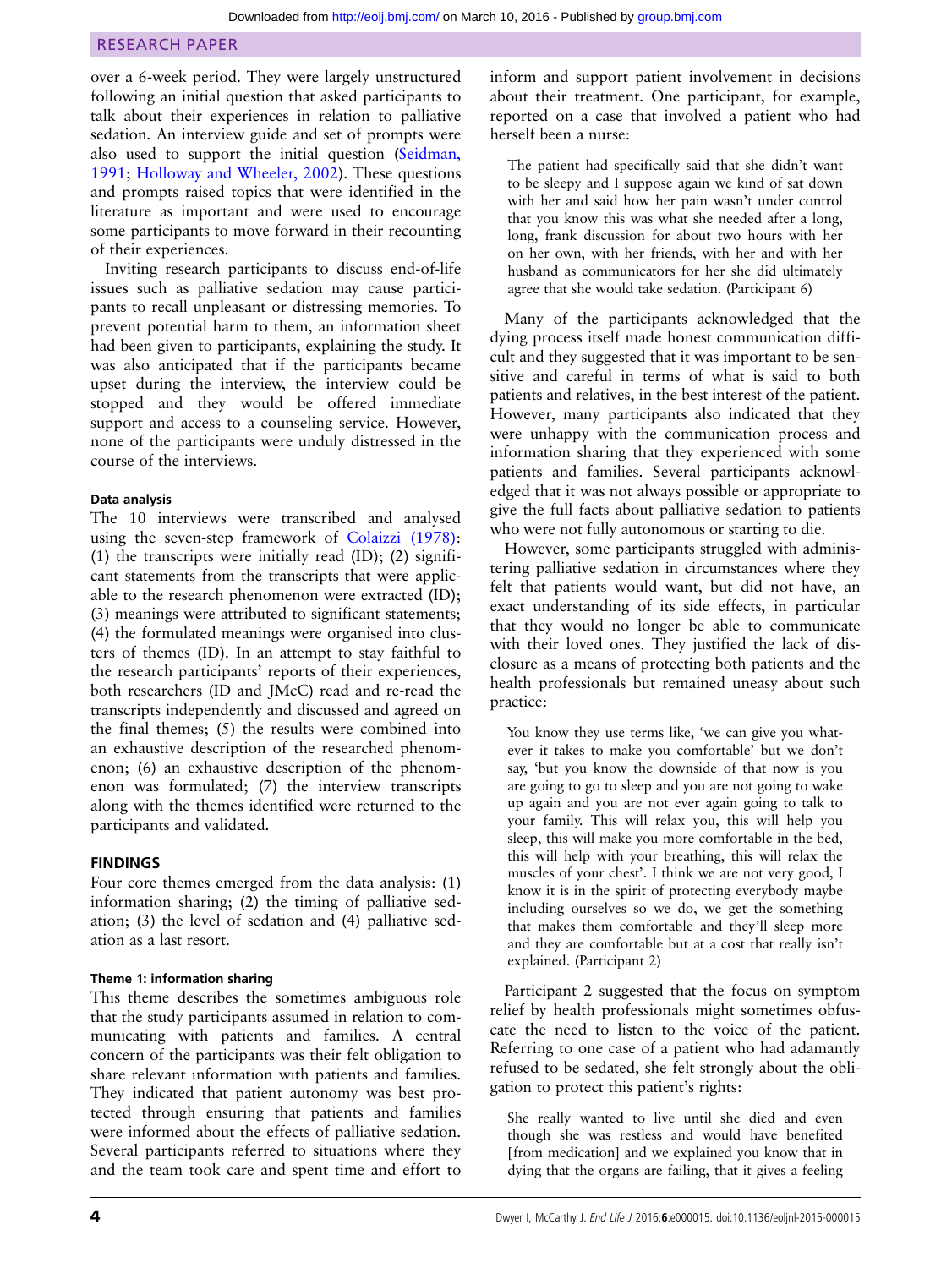of restlessness and that we could help with that and she didn't really want to be because she wanted to be aware that she was still alive until she was no longer alive and that really touched me. I just admired her so much I actually felt so strongly in minding her rights. I found it nearly hard to go off duty in case if someone would give her sedation at some stage. So it's like I'm not sure how we are respecting people's autonomy when we are so focused on having them symptom free. (Participant 2)

Participants were also concerned about the level of understanding that the family had of what was happening. They acknowledged that they used metaphors such as 'relaxant', 'more restful', 'comfortable' and 'sleep more' to indicate that sedating the patient would render him/her unconscious. However, they believed that relatives without a medical background would not realise that the patient would not be able to speak or wake up towards the end of life when on palliative sedation.

Participants acknowledged that dealing with families presented particular challenges. Generally, they reported that families realise why sedation has to be given to patients when they have symptoms of distress or restlessness. However, two participants struggled with how much information to give to families about palliative sedation because they felt that if the patient's condition warranted the sedation from a clinical perspective, the family should not be given the authority to postpone it. This was especially of concern when there was conflict among members of a family who were involved in deciding on palliative sedation:

You could be looking at one person who would say oh they want them restful and another would say they want them conscious at all costs. (Participant 5)

Participants also had suggestions as to how patients might be supported so that they could give their genuine informed consent to the treatment. One participant suggested that palliative sedation should be discussed with the patient in an appropriate manner and that the family needed to be informed that the dying process had begun for the patient, that their time was short and that to manage their dying might require sedation proportionate to the needs of the patient. Several participants also suggested that palliative sedation could be discussed much earlier in the patient's disease trajectory and they saw this as a means of promoting the patient's autonomy. The patient's level of awareness of their actual stage in their disease could be ascertained and their wishes for sedation established before things started to change.

#### Theme 2: timing of palliative sedation

This theme has many facets, such as time being taken from patients when they are reduced to an unconscious state from sedative medication and the timing involved in starting sedation too early or too late for

patients. The concern of participants was that the patient's time is very limited, and therefore the more precious time to interact with family was considered of particular significance. A further worry was expressed by the participants that the patient was being 'robbed' or 'cheated' of something that was in very 'short supply'. On the contrary, they were also concerned to avoid inflicting unnecessary suffering by not taking appropriate and timely action. A key concern was that the final moments of someone who is dying may have a deep significance for their family:

I suppose then in an end-of-life care situation if the sedation is gone in and the person is no longer aware of their family around them or no longer able to interact with them that would be a disadvantage, are you robbing them of some of that precious time where in the last maybe days maybe or hours or minutes of life possibly and I mean sometimes people take huge, what is the word, significance I suppose in any little interaction that somebody would have for them in those last minutes and hours of life. (Participant 1)

Some participants acknowledged that, despite the warrant for palliative sedation, they viewed the patient's loss of consciousness and their inability to communicate with their families as causing the 'social death' of patients—they were only biologically alive:

They are not living socially, they are not living as people they are just alive but only biologically alive, if that makes sense, so maybe you have cut their real living down by a few days, to biological living. (Participant 2)

Participants saw the challenge as a matter of getting the right balance and they found it difficult when the right balance proved problematic to find:

I think we struggle sometimes with the call of when we give palliative sedation, sometimes we might give someone palliative sedation and then if they don't die for a longer period of time maybe five or six days then you know we struggle with it and if they die soon enough afterwards you think that is ok, you made the right call. (Participant 3)

A final concern in relation to timing expressed by participant 10 was that nurses and doctors disagree about when palliative sedation should be started and that often it is started too late. For her, the doctors are slower to act but nurses, who are constantly at the bedside, have a responsibility to administer the medication when they consider that the patient needs sedation.

## Theme 3: level of sedation

This theme describes the participants' awareness of the significance of the level of sedative medication that they were responsible for administrating. They reported that when they had initially started work in palliative care they were concerned about the level of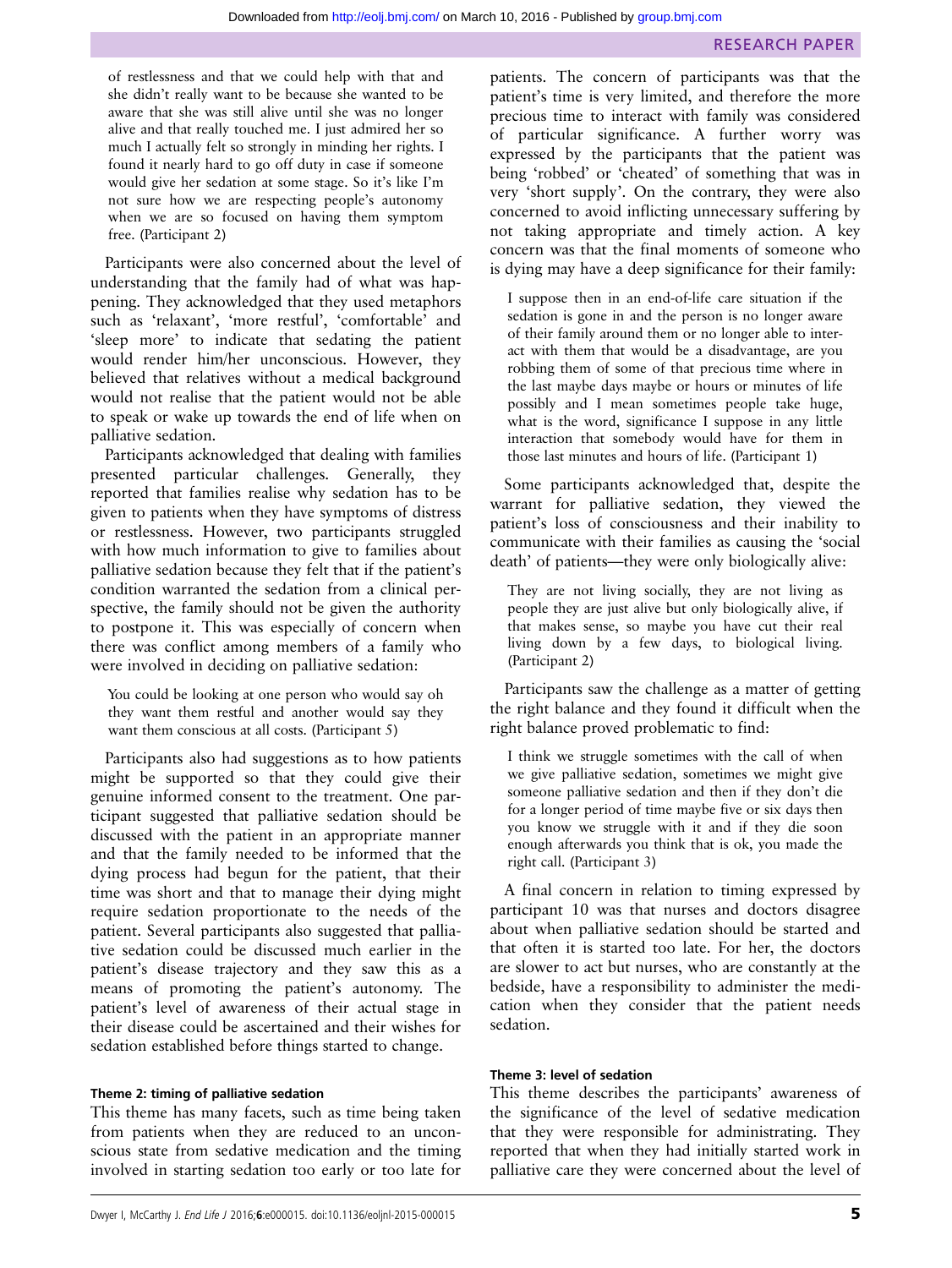sedation being utilised; however, as they gained experience, they reflected that they felt more confident and comfortable in administering palliative sedation. In general, participants were satisfied that palliative sedation in a hospice setting was used appropriately and proportionally as warranted by the patient's symptoms:

I do feel I suppose in our care setting here that we appropriately use sedation, we don't jump in with very high levels, we start at a low level of sedation usually in a syringe driver and titrate it up as appropriate. (Participant 9)

However, one participant stated that it caused her 'concern' and 'discomfort' when 'heavy sedation' was prescribed and wondered if the patient realised the consequences, that they were going to be sleeping and that their life had 'changed utterly' before it had 'ended at all' (Participant 2). Participant 3 also described how she struggled with giving palliative sedation to an alert and active patient but did acknowledge that it was warranted as the patient did have 'that awful total pain' and was very distressed.

Finally, the participants reported that the dosage of palliative sedation has to take into account the patient's previous condition such as alcoholism, depression, anxiety or dependency on medication. Some of these patients sometimes required higher levels of sedative medication and the study participants were satisfied that the levels of sedation achieved were appropriate to their individual situation.

## Theme 4: sedation as a last resort

The final core theme to emerge from the interviews with participants reflects their overall concern about, but also confidence in, the decision-making process that preceded palliative sedation. Overall, the study participants reported that the decision-making process that preceded any therapeutic intervention was reflective and well considered by the multidisciplinary team involved. Several justifications were offered by participants to support the use of palliative sedation: it was used as a last resort; the patient was imminently dying and it was a means of controlling refractory physical and psychological symptoms, for example, agitation, restlessness, pain and breathlessness; it helped to make the patient comfortable and settled and eased the journey; and it maintained the dignity of the patient.

When they touched on the issue of whether or not palliative sedation contributed to shortening patients' lives, they indicated that, in their experience, it did not. Instead, they reported that for these patients, who were often suffering from terminal restlessness, death from their disease was already imminent:

I don't think I've ever thought that it shortens people's life giving them palliative sedation…I think if they are settled then, they were dying of their disease, they needed management of their symptoms and part of that management was giving them sedation, and I just have to say when you see them having sedation I think they die more comfortably than someone that is distressed and climbing out of bed and agitated and their families are looking at them distraught. (Participant 3)

Participants viewed palliative sedation as easing symptoms that were not being alleviated by conventional palliative symptom management and positively easing patients' struggles, helping them to relax and even extending their lives:

In my experience it doesn't actually, doesn't shorten their life somebody that you might have thought was going to die today if they become more relaxed and aren't fighting for breath and not deriving any benefit from oxygen they could last another twenty four hours because the struggle is taken off them they are not running the marathon by trying to sit up and battle the confusion. (Participant 5)

Specifically, they saw palliative sedation as a last resort to manage physical and psychological pain, which caused extreme distress but was resistant to standard treatment and the usual interventions from health and allied professionals.

Finally, a number of the participants viewed palliative sedation as an intervention that helped to maintain dignity in a patient's dying. They indicated that they felt they had an obligation to maintain the dignity of their patients and that dignity was at risk when a patient became delirious or 'lashed out' (Participant 5).

## **DISCUSSION**

Participants in this Irish study shared similar concerns with those expressed by palliative care nurses in the research undertaken in other jurisdictions. The first theme, information sharing, demonstrated their concern to respect patient autonomy, inform patients in a timely and sensitive manner and, where appropriate, ensure that patients' families were included and updated about the decision-making process. In this, the participants in this study clearly signalled their awareness of the obligation to gain informed consent, and they shared the concern demonstrated by 60% of the 415 palliative care nurses in Gielen *et al*,  $(2012)$ study of Flemish palliative care nurses' attitudes to palliative sedation, who believed that the permission of the patient should be required before administering deep continuous sedation. Similarly, the European Association of Palliative Care (EAPC) advises that the aims, benefits and risks of the proposed sedation should be discussed with the patient ([Cherny and](#page-8-0) [Radbruch, 2009\)](#page-8-0).

[Dean and Beard \(2015\)](#page-8-0) acknowledged the challenge of introducing to patients the concept of sedation and the reality of distress that can occur with dying. The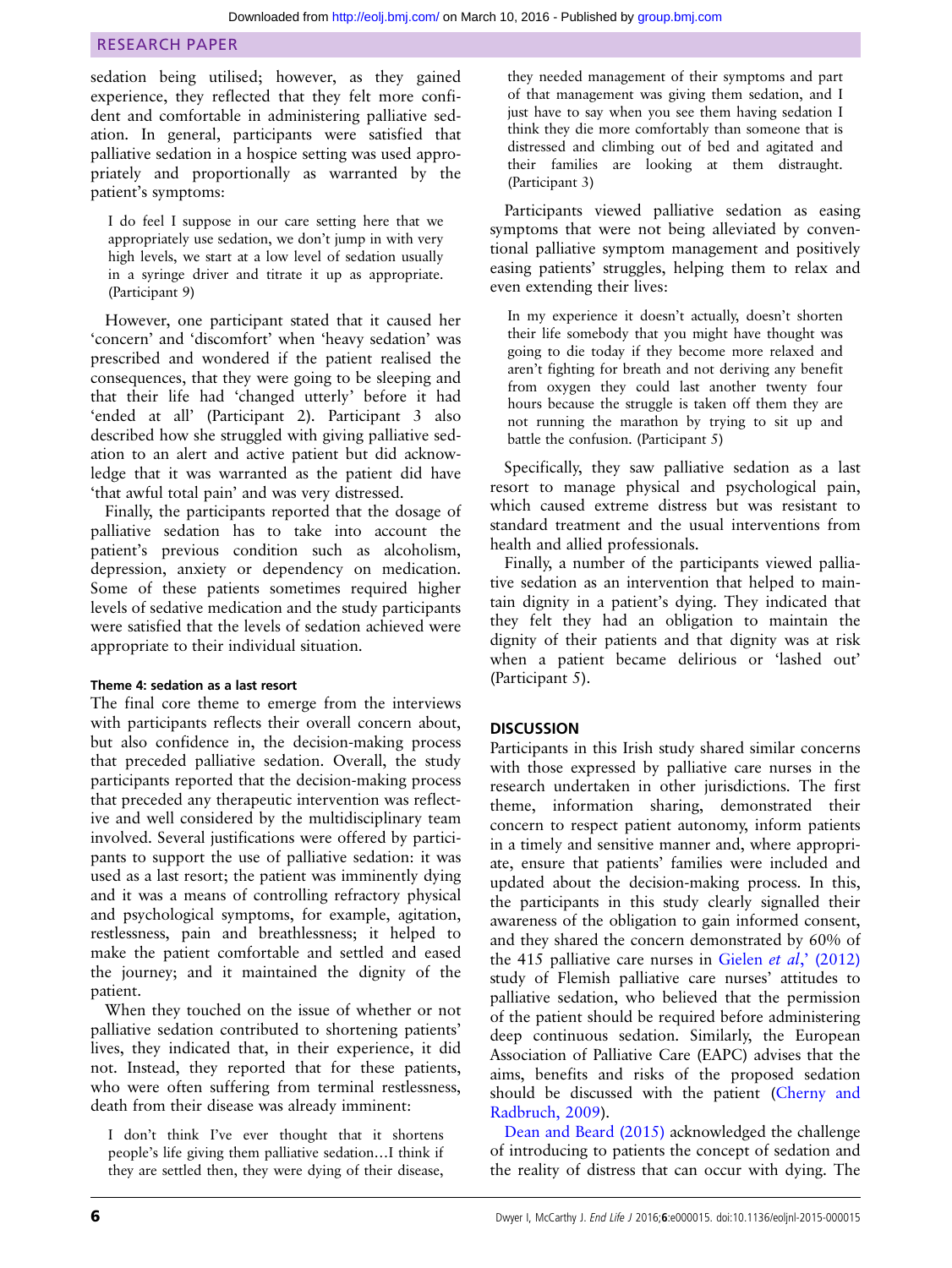participants in the current study also struggled with the question of whether it was always appropriate to give the full facts about palliative sedation (ie, that it would lead to unconsciousness and the inability to communicate) to a dying patient and their families, especially in situations where the patient could not exercise their autonomy because of drug-induced or disease-induced cognitive impairment. The participants were of the opinion that they had to be sensitive and careful in their judgement of when the time was right to be honest with patients or family members. They felt that they could still be honest in telling half of the truth and not telling patients or family members everything. When the participants used words like 'restful', 'relaxant', 'comfortable' and 'sleep more', they usually felt they had to use these metaphors as it was too late to be giving the full facts about sedation when a patient is confused, agitated and starting to die. Such findings are similar to those of [Erichsen](#page-8-0) et al,' (2010) Swedish phenomenological study of honesty in palliative care, which involved 16 nurses caring for children and adults in palliative home-based care.

It has been argued that health professionals as truth tellers search for ways to communicate with dying people honestly, sensitively and compassionately, and that the use of metaphor as a figurative language allows a truth to be shared without the harsh glare of reality ([Hutchings, 1998\)](#page-8-0). However, many of the participants also indicated their discomfort with an overly paternalistic approach to both symptom management and truth-telling and they were anxious to find ways to ensure that patients and families were adequately informed, for example, to give the true facts about palliative sedation earlier in the patient's disease trajectory. However, evidence is lacking on the effect that advanced discussions on sedation have on the well-being of patients [\(Dean and Beard, 2015\)](#page-8-0).

The participants also indicated that family members lacked insight about their role in the decision-making process in relation to palliative sedation and that this could lead to confusion and conflict. While they did not directly refer to current policy documents from the EAPC [\(Cherny and Radbruch, 2009\)](#page-8-0) and the [Irish](#page-8-0) [Association for Palliative Care \(2011\)](#page-8-0) they seemed well informed about the responsibilities of family and the multidisciplinary team in this regard, that is, that the family's role is to articulate what the patient would have wanted and how their reasoning led to this conclusion, and that it is the medical team who takes responsibility for the decision [\(Cherny and](#page-8-0) [Radbruch, 2009;](#page-8-0) [IAPC 2011\)](#page-8-0).

Study participants were also consistent with the views of palliative nurses in other studies in terms of their concern about the timing of palliative sedation. In [Brinkkemper](#page-8-0) et al,' (2011) Dutch study, a nationwide survey of 201 nurses on palliative sedation of patients at home, 18.5% of the nurse participants

believed that palliative sedation was not started at the correct moment. This finding is similar to the results of this study where the nurse participants felt that sedation was being started too early or too late for patients. Participants also struggled with prolonged dying, where dying lasted more than a few days after patients were started on palliative sedation. This is a similar finding to that found in Rys  $et \ al$ , [\(2013\)](#page-9-0) Belgian qualitative study that explored the views of 10 doctors, 24 nurses and 14 care assistants in relation to justifying continuous sedation until death in nursing homes.

The level of sedation was the third theme identified by the participants in this study. According to [Broeckaert and Olarte \(2002\),](#page-8-0) when sedating palliative care patients, there should be a clear match between the dosages of medication given and the dosages needed for symptom control. In short, there is a need for the individual titration of medication. In [Zinn and Moriatry](#page-9-0)'s (2012) Scottish study exploring the experiences, perceptions and knowledge of five hospice nurses with regard to palliative sedation, participants had no difficulties administering increasing doses of medications when necessary to provide a peaceful death. The findings in this study indicate that participants became more confident with time in using higher doses of palliative sedation as warranted by the patient's end-of-life condition (eg, severe breathlessness, refractory pain, terminal restlessness) and/or the patient's previous life experience (eg, alcoholism, depression, anxiety, dependency on medication). In the [Irish High Court Case of Fleming v](#page-8-0) [Ireland & Ors \[2013\],](#page-8-0) an expert witness in palliative care (Professor Tony O'Brien) stated that the practice with regard to medication dosage levels should be that 'the level of sedative medication is carefully titrated to ease the patient's distress but is not administered in such doses whereby the clear intention is to shorten a person's life'. The finding from this study confirms the High Court witness's comments that palliative sedation is started at a low level and is increased as appropriate to the patient's need.

Finally, nurses in this study indicated that, in their experience, palliative sedation did not contribute to hastening the patient's death. This contrasts starkly with the findings of [Inghelbrecht](#page-8-0) *et al*,'  $(2011)$  twophased Belgian study, involving nurses from hospitals, home care and nursing homes (n=4478), in which 77% of the nurses thought that palliative sedation was partly or clearly intended to hasten death. However, the broader extant literature suggests that, while it accompanies the dying process, palliative sedation does not play a part in hastening that process: when correctly administered, titrated and monitored, it does not, or is highly unlikely, to hasten death ([Carr and Mohr, 2008;](#page-8-0) [Cherny and](#page-8-0) [Radbruch, 2009](#page-8-0); [McCarthy](#page-9-0) et al, 2011; [Berlinger](#page-8-0) et al[, 2013\)](#page-8-0).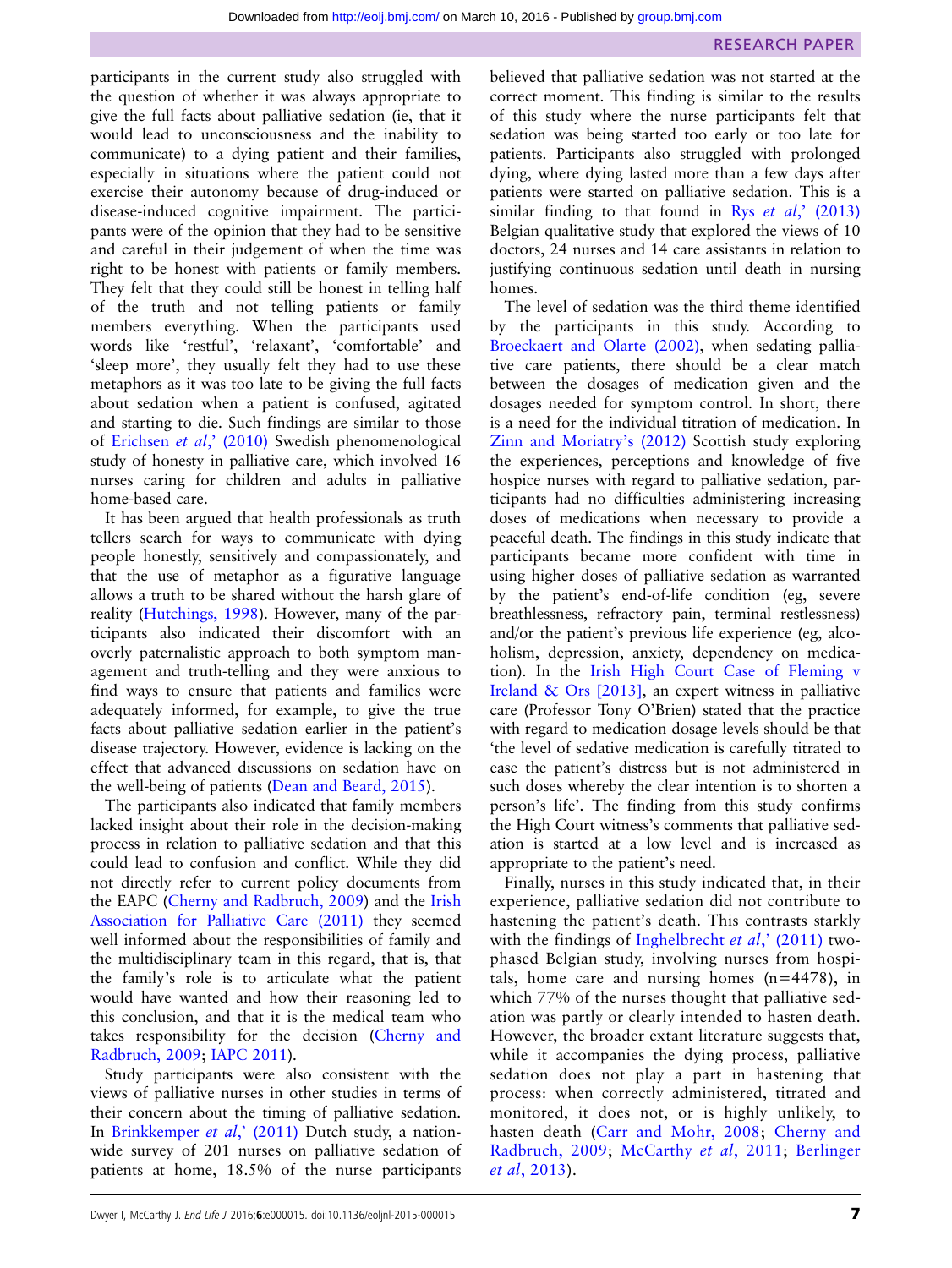#### <span id="page-8-0"></span>LIMITATIONS OF THE STUDY

The small sample size and the single setting utilised in this study do not allow for generalisability of the findings. However, the advantage of this sampling method resulted in a large amount of rich data being obtained from palliative care nurses in a hospice setting. Qualitative research allows research participants to raise topics and issues which the researcher might not have included in a structured quantitative research design and this adds quality to the data collected in qualitative research (Carr, 1994). Finally, the inclusion criteria of having over a year's experience in palliative care may have limited the range of concerns that palliative care nurses have with palliative sedation.

#### RECOMMENDATIONS

- ▸ There needs to be a greater awareness among palliative care patient populations about palliative sedation. Education on palliative sedation is needed for patients' families and the wider public. Specifically, they need to be informed about its use and its consequences in relation to patient consciousness and capacity for communication.
- ▸ Discussions about palliative care sedation need to take place much earlier in their disease trajectory so that patients views and preferences in relation to it can be invited and documented.
- There is need for improved communication within the multidisciplinary team and between the team and patient's families around treatment decision-making and family involvement and support.

#### **CONCLUSION**

Palliative care patients, where appropriate, families and the general public in Ireland need to have a greater understanding of the role of palliative sedation in the treatment of refractory symptoms and of its use as a last resort at the end of life, when a patient has reached an actively dying phase. Palliative sedation does not hasten death when used appropriately and proportionally. Respect for patient autonomy through patient involvement in decisions about palliative sedation is a key concern of the palliative care nurses.

#### Competing interests None declared.

Ethics approval Clinical Research Ethics Committee of the Cork Teaching Hospitals, UCC.

Provenance and peer review Not commissioned; externally peer reviewed.

#### REFERENCES

- Arevalo J, Rietjens J, Swart S, Perez R, van der Heide A (2013) Day-to-day care in palliative sedation: survey of nurses' experiences with decision-making and performance. [International](http://dx.doi.org/10.1016/j.ijnurstu.2012.10.004) [Journal of Nursing Studies](http://dx.doi.org/10.1016/j.ijnurstu.2012.10.004) 50, 613–621
- Beel A, Hawranik P, Mcclement S, Daeninek P (2006) Palliative sedation: nurses' perceptions. [International Journal of Palliative](http://dx.doi.org/10.12968/ijpn.2006.12.11.22398) [Nursing](http://dx.doi.org/10.12968/ijpn.2006.12.11.22398) 12, 510–518
- Berlinger N, Jennings B, Wolf S (2013) The Hastings Center Guidelines for Decisions on Life-Sustaining Treatment and Care Near the End of Life. New York: Oxford University Press. pp. 5–6
- Billings J, Block S (1996) Slow euthanasia. Journal of Palliative Care 12, 21–30
- Brinkkemper T, Klinkenberg M, Deliens L, Eliel M, Rietjens J, Zuurmond W, Perez R (2011) Palliative sedation at home in the Netherlands: a nationwide survey among nurses. [Journal of](http://dx.doi.org/10.1111/j.1365-2648.2011.05614.x) [Advanced Nursing](http://dx.doi.org/10.1111/j.1365-2648.2011.05614.x) 67, 1719–1728
- Broeckaert B, Olarte J (2002) Sedation in palliative care: facts and concepts. In: Have H, Clark D, eds. The Ethics of Palliative Care European Perspectives. Buckingham: Open University Press. pp. 166–180
- Bruce A, Boston P (2011) Relieving existential suffering through palliative sedation: discussion of an uneasy practice. [Journal of](http://dx.doi.org/10.1111/j.1365-2648.2011.05711.x) [Advanced Nursing](http://dx.doi.org/10.1111/j.1365-2648.2011.05711.x) 67, 2732–2740
- Carr L (1994) The strengths and weakness of quantitative and qualitative research: what method for nursing? [Journal of](http://dx.doi.org/10.1046/j.1365-2648.1994.20040716.x) [Advanced Nursing](http://dx.doi.org/10.1046/j.1365-2648.1994.20040716.x) 20, 716–721
- Carr M, Mohr G (2008) Palliative sedation as part of a continuum of palliative care. [Journal of Palliative Medicine](http://dx.doi.org/10.1089/jpm.2007.0100) 11, 76–81

Cellarius V (2008) Terminal sedation and the "imminence condition". [Journal of Medical Ethics](http://dx.doi.org/10.1136/jme.2006.019224) 34, 69–72

Cherny N, Radbruch L The Board of the European Association for Palliative Care (2009) European Association for Palliative Care (EAPC) recommended framework for the use of sedation in palliative care. [Palliative Medicine](http://dx.doi.org/10.1177/0269216309107024) 23, 581–593

- Colaizzi P (1978) Psychological research as the phenomenologist views it. In: Vaille R, King M, eds. Existential Phenomenological Alternatives for Psychology. New York: Oxford Press. pp. 48–72
- Davis M, Ford P (2005) Palliative sedation definition, practice, outcomes, and ethics. [Journal of Palliative Medicine](http://dx.doi.org/10.1089/jpm.2005.8.699) 8, 699–701
- Dean A, Beard B (2015) Is sedation at the end of life compatible with the principles of palliative care? [End of Life Journal](http://dx.doi.org/10.1136/eoljnl-2015-000001) 5, e000001
- Dickman A (2006) Symptom control in care of the dying. In: Ellershaw J, Wilkinson S, eds. Care of the Dying: A Pathway to Excellence. Oxford University Press, King's Lynn. pp. 42–61

Erichsen E, Danielsson E, Friedrichsen M (2010) A phenomenological study of nurses' understanding of honesty in palliative care. [Nursing Ethics](http://dx.doi.org/10.1177/0969733009350952) 17, 39-50

- Fleming v Ireland & Ors [2013] IEHC 2
- Gielen J, van den Branden S, van Lersel T, Broeckaert B (2012) Flemish palliative-care nurses' attitudes to palliative sedation: a quantitative study. [Nursing Ethics](http://dx.doi.org/10.1177/0969733011436026) 19, 692-704
- Holloway I, Wheeler S (2002) Qualitative Research in Nursing. 2nd edn. Oxford: Blackwell Science
- Hutchings D (1998) Communicating with metaphor: a dance with many veils. [American Journal of Hospice and Palliative Medicine](http://dx.doi.org/10.1177/104990919801500510) 15, 282–284

Inghelbrecht E, Bilsen J, Mortier F, Deliens L (2011) Continuous deep sedation until death in Belgium: a survey among nurses. [Journal of Pain and Symptom Management](http://dx.doi.org/10.1016/j.jpainsymman.2010.07.022) 41, 870–879

- Irish Association for Palliative Care (IAPC) (2011) Palliative Sedation: Discussion Paper. Dublin: IAPC
- Kahn M, Lazarus C, Owens D (2003) Allowing patients to die: practical, ethical, and religious concerns. [Journal of Clinical](http://dx.doi.org/10.1200/JCO.2003.01.005) [Oncology](http://dx.doi.org/10.1200/JCO.2003.01.005) 21, 3000–3002

Kirk T, Mahon M (2010) National Hospice and Palliative Care Organization (NHPCO) position statement and commentary on the use of palliative sedation in imminently dying terminally ill patients. [Journal of Pain and Symptom Management](http://dx.doi.org/10.1016/j.jpainsymman.2010.01.009) 39, 914–923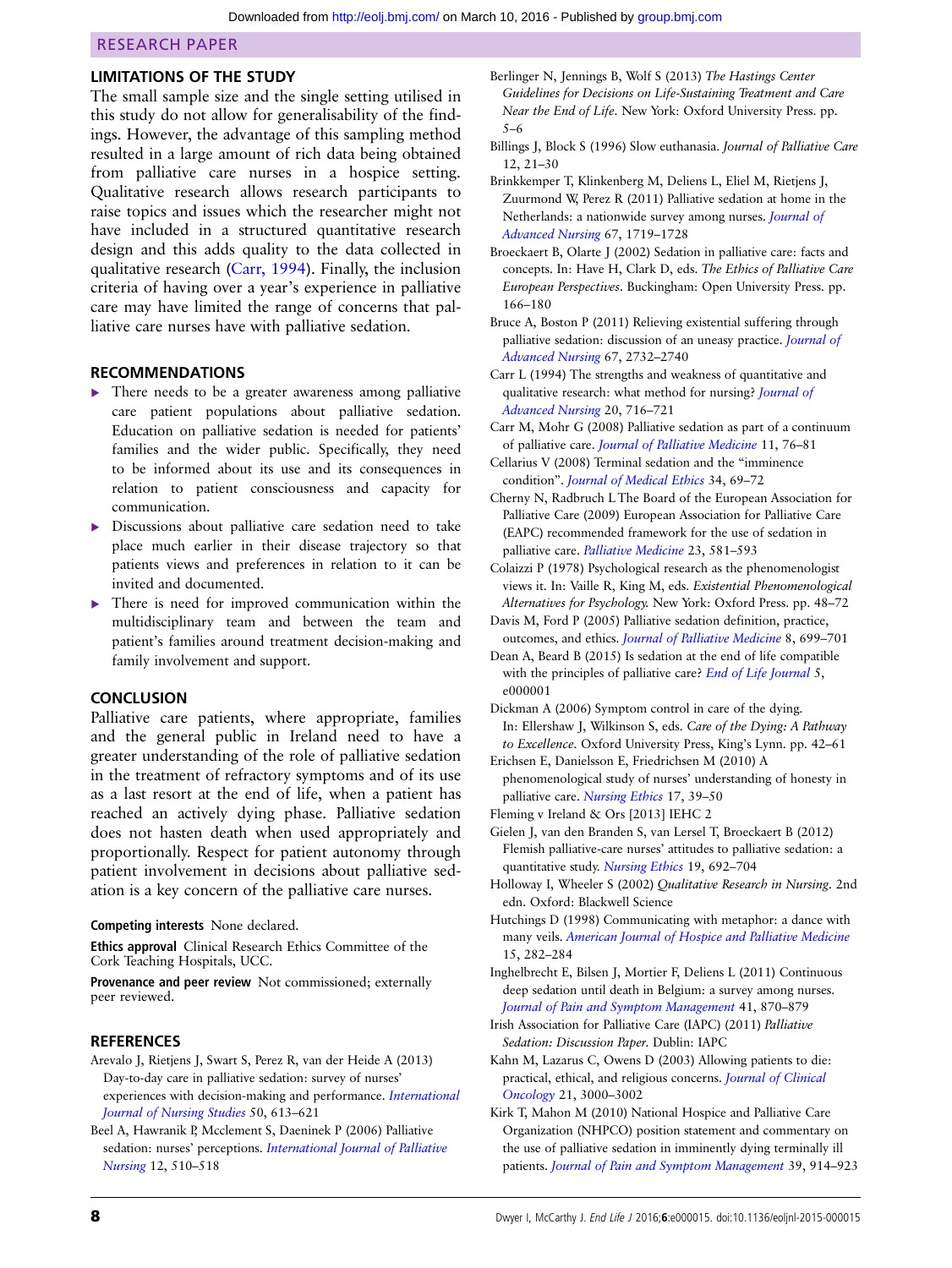- <span id="page-9-0"></span>Kohara H, Ueoka H, Takeyama H, Murakami T, Morita T (2005) Sedation for terminally ill patients with cancer with uncontrollable physical distress. [Journal of Palliative Medicine](http://dx.doi.org/10.1089/jpm.2005.8.20) 8,  $20 - 25$
- Mapp T (2008) Understanding phenomenology: the lived experience. [British Journal of Midwifery](http://dx.doi.org/10.12968/bjom.2008.16.5.29192) 16, 308–311
- Mccarthy J, Donnelly M, Dooley D, Campbell L, Smith D (2011) End-of-Life Care: Ethics and Law. Cork: Cork University Press
- Mccarthy J, Weafer J, Loughrey M (2010) Irish views on death and dying: a national survey. [Journal of Medical Ethics](http://dx.doi.org/10.1136/jme.2009.032615) 36, 454–458
- Mcilfatrick S, Murphy T (2013) Palliative care research on the island of Ireland over the last decade: a systematic review and thematic analysis of peer reviewed publications. [BMC Palliative](http://dx.doi.org/10.1186/1472-684X-12-33) [Care](http://dx.doi.org/10.1186/1472-684X-12-33) 12, 33
- Morita T, Chinone Y, Ikenaga M, et al. (2005) Ethical validity of palliative sedation therapy: a multicenter, prospective, observational study conducted on specialized palliative care units in Japan. [Journal of Pain and Symptom Management](http://dx.doi.org/10.1016/j.jpainsymman.2005.03.016) 30, 308–319
- Morita T, Miyashita M, Kimura R, Adachi I, Shima Y (2004) Emotional burden of nurses in palliative sedation therapy. [Palliative Medicine](http://dx.doi.org/10.1191/0269216304pm911oa) 18, 550–557
- National Ethics Committee, Veterans Health Administration (2007) The ethics of palliative sedation as a therapy of last resort. [American Journal of Hospice and Palliative Care](http://dx.doi.org/10.1177/1049909106294883) 23, 483–491
- Patel B, Gorawara-bhat R, Levine S, Shega J (2012) Nurses' attitudes and experiences surrounding palliative sedation: components for developing policy for nursing professionals. [Journal of Palliative Medicine](http://dx.doi.org/10.1089/jpm.2011.0336) 15, 432–437
- Polit D, Beck C (2010) Essentials of Nursing Research: Appraising Evidence for Nursing Practice. 7th edn. Philadelphia: Wolters Kluwer/Lippincott Williams & Wilkins
- Quill T, Byock I (2000) Responding to intractable terminal suffering: the role of terminal sedation and voluntary refusal of food and fluids. [Annals of Internal Medicine](http://dx.doi.org/10.7326/0003-4819-132-5-200003070-00012) 132, 408–414
- Rietjens J, Hauser J, van der Heide A, Emanuel L (2007) Having a difficult time leaving: experiences and attitudes of nurses with palliative sedation. [Palliative Medicine](http://dx.doi.org/10.1177/0269216307081186) 21, 643–649
- Rys S, Deschepper R, Deliens L, Mortier F, Bilsen J (2013) Justifying continuous sedation until death: a focus group study in nursing homes in Flanders, Belgium. [Geriatric Nursing](http://dx.doi.org/10.1016/j.gerinurse.2012.10.002) 34, 105–111
- Seidman I (1991) Interviewing as Qualitative Research: a Guide for Researchers in Education and the Social Sciences. New York: Teachers Guide Press
- Sinclair T, Stephenson R (2006) Palliative sedation: assessment, management, and ethics. Hospital Physician 42, 33–38
- ten Have H, Welie J (2014) Palliative sedation versus euthanasia: an ethical assessment. [Journal of Pain and Symptom Management](http://dx.doi.org/10.1016/j.jpainsymman.2013.03.008) 47, 123–136
- van der Kallen H, Rajjmakers N, Rietjens J, van der Male A, Bueving H, van Delden J, van der Heide A (2013) Opinions of the Dutch public on palliative sedation: a mixed-methods approach. [British Journal of General Practice](http://dx.doi.org/10.3399/bjgp13X673685) 63, e676–e682
- Venke Gran S, Miller J (2008) Norwegian nurses' thoughts and feelings regarding the ethics of palliative sedation. [International](http://dx.doi.org/10.12968/ijpn.2008.14.11.31757) [Journal of Palliative Nursing](http://dx.doi.org/10.12968/ijpn.2008.14.11.31757) 14, 532–538
- Woods S (2007) Death's Dominion. Ethics at the End of Life. Berkshire: McGraw-Hill
- Zinn C, Moriarty D (2012) Nurses' perceptions of palliative sedation in a Scottish hospice. Journal of Hospice & Palliative Nursing 14, 358–364